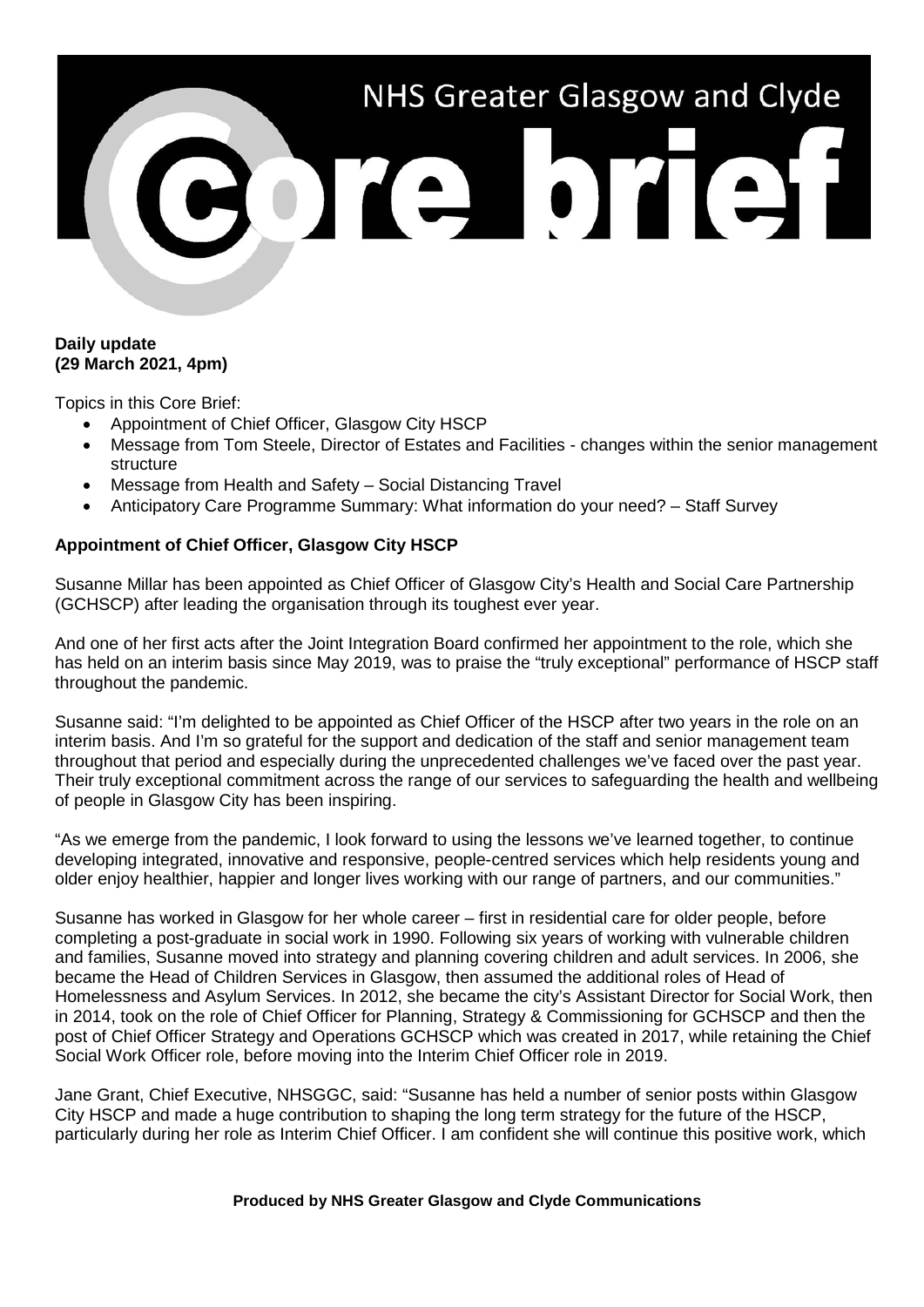will be crucial as the HSCP and NHSGGC continue to work together to shape the future of health and social care in the context of COVID-19 and beyond."

Annemarie O'Donnell, Chief Executive of Glasgow City Council, congratulated Susanne on her appointment.

She said: "Susanne is definitely someone you want on your team in a crisis! And her performance over the past two years has confirmed her as the right person for this job. Her in-depth knowledge of her wide and varied remit is impressive and her open and approachable management style encourages ideas and innovation across her staff.

"I'd like to thank her for the leadership she's shown during the pandemic and congratulate her on this appointment. I look forward to seeing the HSCP recover from Covid-19 and go from strength to strength under her guidance."

Susanne took over the role of Chief Officer on an interim basis when her predecessor, David Williams, joined the Scottish Government on secondment for two years. David has now decided to retire from the council.

## **Message from Tom Steele, Director of Estates and Facilities** Appointment to the post of Head of Procurement

I write to advise you of some forthcoming changes within the Senior Management structure within Estates and Facilities.

Firstly, I am pleased to confirm that Chris Sanderson has been appointed to the post of Head of Procurement and will officially take up the post on 14 June 2021.

Chris is currently the Head of Procurement in NHS Lanarkshire and comes to us with a wide range of experience in the public sector and NHS procurement. Chris will lead the significant transformational work within the Procurement Department over the coming months.

I would like to thank Christine Leese-Young for her hard work and commitment over the last 15 months and she will continue in the interim role until Chris commences.

I would also like to confirm that Mary Anne Kane has been appointed to the post of General Manager for Estates and Facilities within NHS Lanarkshire and will commence in this post on 1 June 2021.

Mary Anne has worked within Greater Glasgow and Clyde for over 30 years in a number of roles and different Boards and Trusts and is a key member of the Senior Management Team. Her significant contribution will be sorely missed, but I would like to wish her well in her new role and to thank her for her hard work and significant contribution to the Board and to facilities management services.

I am sure we will continue to work closely with Mary Anne and her new team across the West of Scotland Estates and Facilities services.

I will be reviewing the Senior Management structure in advance of Mary Anne's departure and will update you further in due course.

## **Message from Health and Safety - Social Distancing Travel**

You should only travel in a vehicle (car/van etc.) with those from your household or extended household. Within work, we recognise that there may be occasions where operationally you may have to travel with colleagues or others outwith your household, e.g. patient escorts. On such occasions, you should:

- keep to small groups of people
- keep your distance when entering and exiting the vehicle
- sit as far apart as possible in the vehicle, avoiding face-to-face
- maintain good ventilation by keeping windows open when safe to do so

#### **Produced by NHS Greater Glasgow and Clyde Communications**